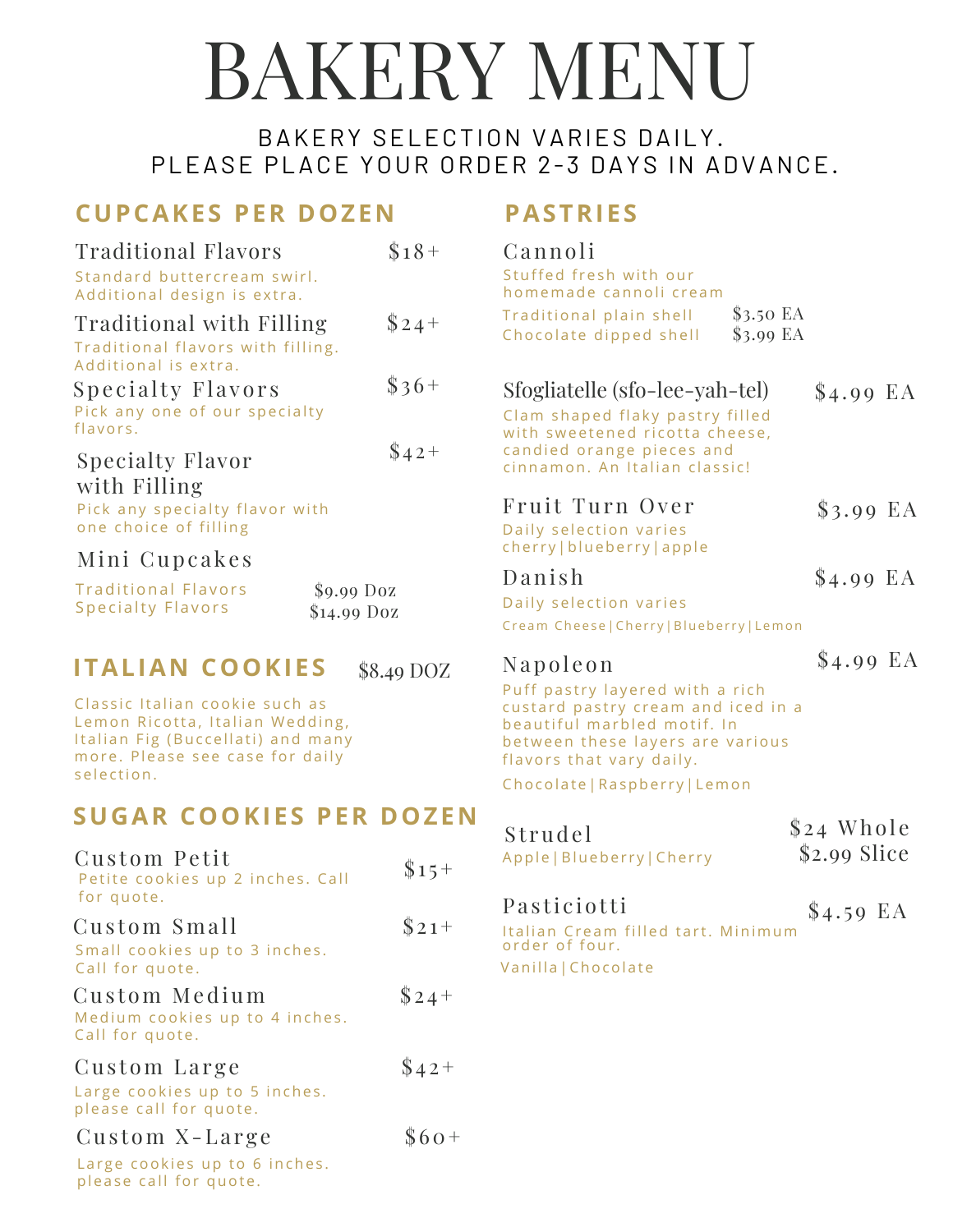| <b>PASTRIES (CONT.)</b><br>Cream Horn                                                                                                                                     | $$4.99$ EA                                             | <b>MINI DESSERTS</b><br>Minimum order of one dozen.                                        |                    |  |
|---------------------------------------------------------------------------------------------------------------------------------------------------------------------------|--------------------------------------------------------|--------------------------------------------------------------------------------------------|--------------------|--|
| Buttery pastry horn filled with<br>vanilla bean pastry cream.<br>Garnished with dark chocolate<br>and a maraschino cherry                                                 |                                                        | Must be ordered in advanced.<br>Mini Cream Puffs<br>Eclairs                                | \$24<br>\$24       |  |
| Cream Puffs                                                                                                                                                               | $$3.99$ EA                                             | Mini Napoleons                                                                             | $\frac{833}{}$     |  |
| Cream puff filled with vanilla<br>bean pastry cream. Topped with<br>either dark chocolate or caramel                                                                      |                                                        | <b>Bite Sized Pies</b><br>Bite sized pies with your choice<br>of fruit filling.            |                    |  |
| Eclairs<br>Oblong shaped puff pastry filled                                                                                                                               | $$3.99$ EA                                             | Mini Cannoli<br>Mini bite sized version of our<br>regular cannoli.                         |                    |  |
| with vanilla bean pastry<br>cream. Topped with either dark<br>chocolate or caramel                                                                                        |                                                        | Traditional plain shell<br>Chocolate dipped shell                                          | \$22.50<br>\$24.50 |  |
| Fresh Fruit Tart (seasonal)<br>A colorful tart made with a<br>buttery crust, rich pastry cream<br>and topped with fresh sliced<br>strawberries, blueberries and<br>kiwis. | $8''$ \$ 29.00<br>$10''$ \$ 39.00<br>Individual \$4.99 | <b>Cheesecake Bites</b><br>Bite sized cheesecake in a<br>graham cracker crust.             |                    |  |
|                                                                                                                                                                           |                                                        | Original Plain                                                                             | \$24.00            |  |
|                                                                                                                                                                           |                                                        | Caramel Drizzle   Choc<br>Drizzle   Cherry Topping                                         | \$27.00            |  |
| <b>FRESH BAKED PIES</b>                                                                                                                                                   |                                                        | Mini Muffins<br>Lemon Poppy   Banana<br>Nut   Chocolate   Blueberry                        | \$11.99            |  |
| <b>Fruit Pies</b><br>Daily selection varies.<br>Cherry   Apple   Blueberry   Mixed<br>Berry   Strawberry   Strawberry                                                     | \$18.99                                                | <b>Brownie Bites</b>                                                                       | \$11.99            |  |
| Rhubarb                                                                                                                                                                   |                                                        | <b>Chocolate Covered</b><br><b>Strawberries</b>                                            |                    |  |
| Cream Pies<br>Delicious cream cream pie topped                                                                                                                            | \$22.00                                                | Dipped in white or dark<br>chocolate. Priced per pound,                                    |                    |  |
| with whipped cream.<br>Chcolate Cream   Coconut   Banana                                                                                                                  |                                                        | $$28.99$ per pound                                                                         |                    |  |
|                                                                                                                                                                           | \$14.99                                                | <b>DESSERT PLATTERS</b>                                                                    |                    |  |
| Pumpkin Pie                                                                                                                                                               |                                                        | Build your own dessert platter!                                                            |                    |  |
| Key Lime Pie                                                                                                                                                              | \$16.99                                                | Mix and match any combination<br>of mini desserts (minimum order<br>of 1 doz per dessert). |                    |  |
| Apple Crumb Pie                                                                                                                                                           | \$22.00                                                |                                                                                            |                    |  |
| Mini Pies<br>Mini round pies with your choice                                                                                                                             | $$4.59$ EA                                             |                                                                                            |                    |  |

of filling. Minimum order of six.